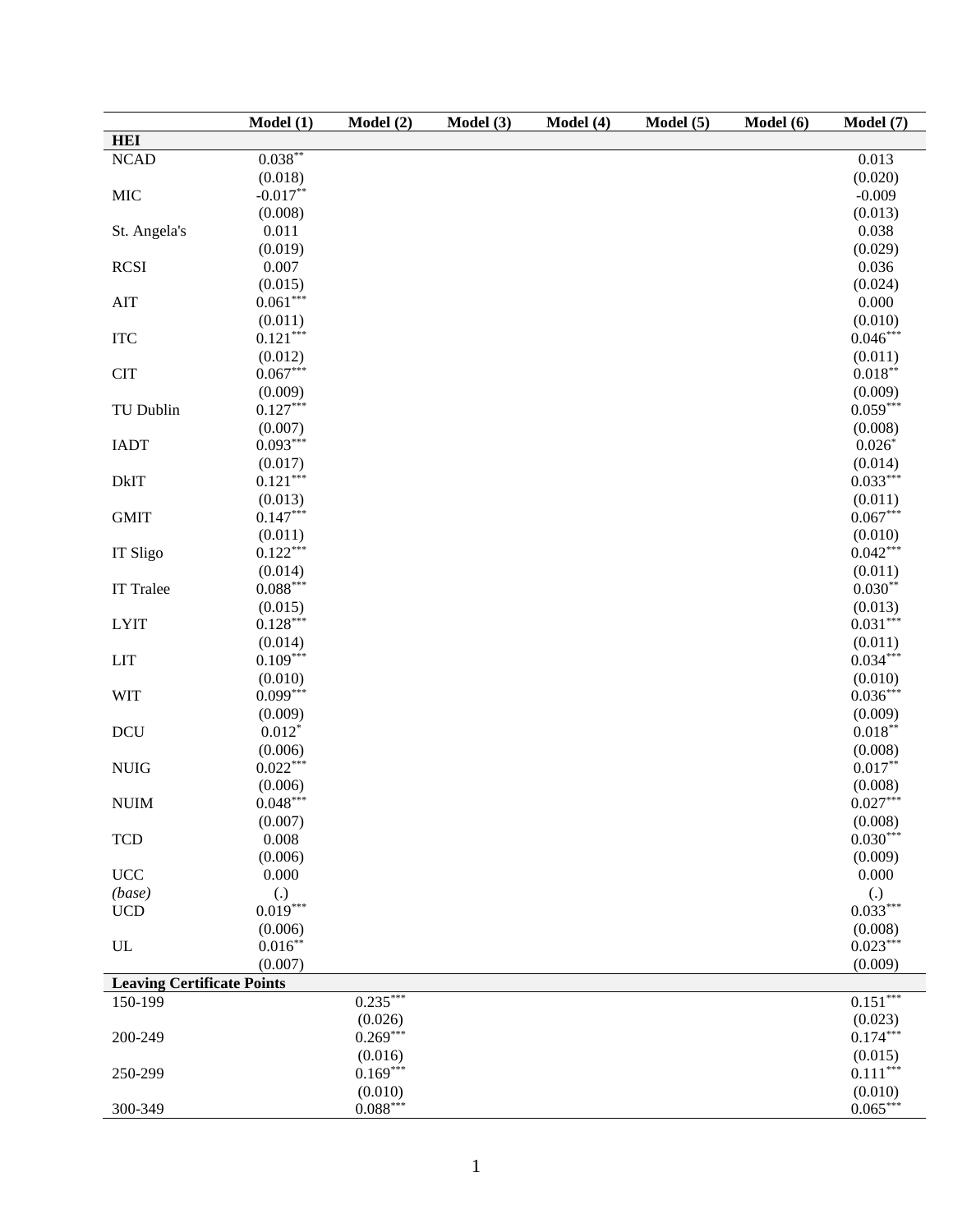| Model(1)                          | Model(2)          | Model (3)             | Model (4)         | Model(5)               | Model (6) | Model (7)              |
|-----------------------------------|-------------------|-----------------------|-------------------|------------------------|-----------|------------------------|
|                                   | (0.007)           |                       |                   |                        |           | (0.007)                |
| 350-399                           | $0.038***$        |                       |                   |                        |           | $0.029***$             |
|                                   | (0.006)           |                       |                   |                        |           | (0.006)                |
| 400-449                           | 0.000             |                       |                   |                        |           | 0.000                  |
| (base)                            | $\left( .\right)$ |                       |                   |                        |           | $\left( .\right)$      |
| 450-499                           | $-0.023***$       |                       |                   |                        |           | $-0.018***$            |
|                                   | (0.005)           |                       |                   |                        |           | (0.006)                |
| 500-549                           | $-0.038***$       |                       |                   |                        |           | $-0.035***$            |
|                                   | (0.005)           |                       |                   |                        |           | (0.006)                |
| 550-599                           | $-0.041***$       |                       |                   |                        |           | $-0.038***$            |
|                                   | (0.006)           |                       |                   |                        |           | (0.007)                |
| 600-625                           | $-0.042***$       |                       |                   |                        |           | $-0.040***$            |
|                                   | (0.009)           |                       |                   |                        |           | (0.011)                |
| Unknown/Other                     | $0.054***$        |                       |                   |                        |           | $0.030***$             |
|                                   | (0.005)           |                       |                   |                        |           | (0.007)                |
| <b>Deprivation Index Scores</b>   |                   |                       |                   |                        |           |                        |
| Affluent                          |                   | $-0.013***$           |                   |                        |           | $-0.005$               |
|                                   |                   | (0.004)<br>$0.066***$ |                   |                        |           | (0.005)<br>$0.026***$  |
| Disadvantaged                     |                   |                       |                   |                        |           |                        |
| Marginally Above Avg              |                   | (0.006)<br>0.000      |                   |                        |           | (0.006)<br>0.000       |
| (base)                            |                   | $\left( .\right)$     |                   |                        |           | (.)                    |
| Marginally Below Avg              |                   | $0.017***$            |                   |                        |           | 0.006                  |
|                                   |                   | (0.004)               |                   |                        |           | (0.004)                |
| Unknown                           |                   | $-0.002$              |                   |                        |           | $-0.009$               |
|                                   |                   | (0.006)               |                   |                        |           | (0.007)                |
| Gender                            |                   |                       |                   |                        |           |                        |
| Female                            |                   |                       | 0.000             |                        |           | 0.000                  |
| (base)                            |                   |                       | $\left( .\right)$ |                        |           | $\left( .\right)$      |
| Male                              |                   |                       | $0.049***$        |                        |           | $0.025***$             |
|                                   |                   |                       | (0.003)           |                        |           | (0.003)                |
| Other                             |                   |                       | 0.006             |                        |           | 0.001                  |
|                                   |                   |                       | (0.095)           |                        |           | (0.095)                |
| <b>ISCED Broad Field of Study</b> |                   |                       |                   |                        |           |                        |
| Agriculture                       |                   |                       |                   | $-0.036***$            |           | $-0.034***$            |
|                                   |                   |                       |                   | (0.010)                |           | (0.009)                |
| Arts                              |                   |                       |                   | $0.017***$             |           | $0.040***$             |
|                                   |                   |                       |                   | (0.005)                |           | (0.006)                |
| <b>Business</b>                   |                   |                       |                   | 0.000                  |           | 0.000                  |
| (base)                            |                   |                       |                   | (.)                    |           | (.)                    |
| Education                         |                   |                       |                   | $-0.070***$            |           | $-0.027***$            |
|                                   |                   |                       |                   | (0.006)<br>$0.033***$  |           | (0.010)<br>$0.013***$  |
| Engineering                       |                   |                       |                   |                        |           |                        |
| Health                            |                   |                       |                   | (0.006)<br>$-0.035***$ |           | (0.006)<br>$-0.023***$ |
|                                   |                   |                       |                   | (0.005)                |           | (0.005)                |
| <b>ICT</b>                        |                   |                       |                   | $0.060***$             |           | $0.023***$             |
|                                   |                   |                       |                   | (0.008)                |           | (0.007)                |
| <b>Natural Sciences</b>           |                   |                       |                   | $-0.003$               |           | $0.026***$             |
|                                   |                   |                       |                   | (0.006)                |           | (0.006)                |
| Services                          |                   |                       |                   | $0.107***$             |           | $0.023***$             |
|                                   |                   |                       |                   | (0.010)                |           | (0.007)                |
| Social Sciences                   |                   |                       |                   | $-0.014**$             |           | $0.022**$              |
|                                   |                   |                       |                   | (0.007)                |           | (0.008)                |